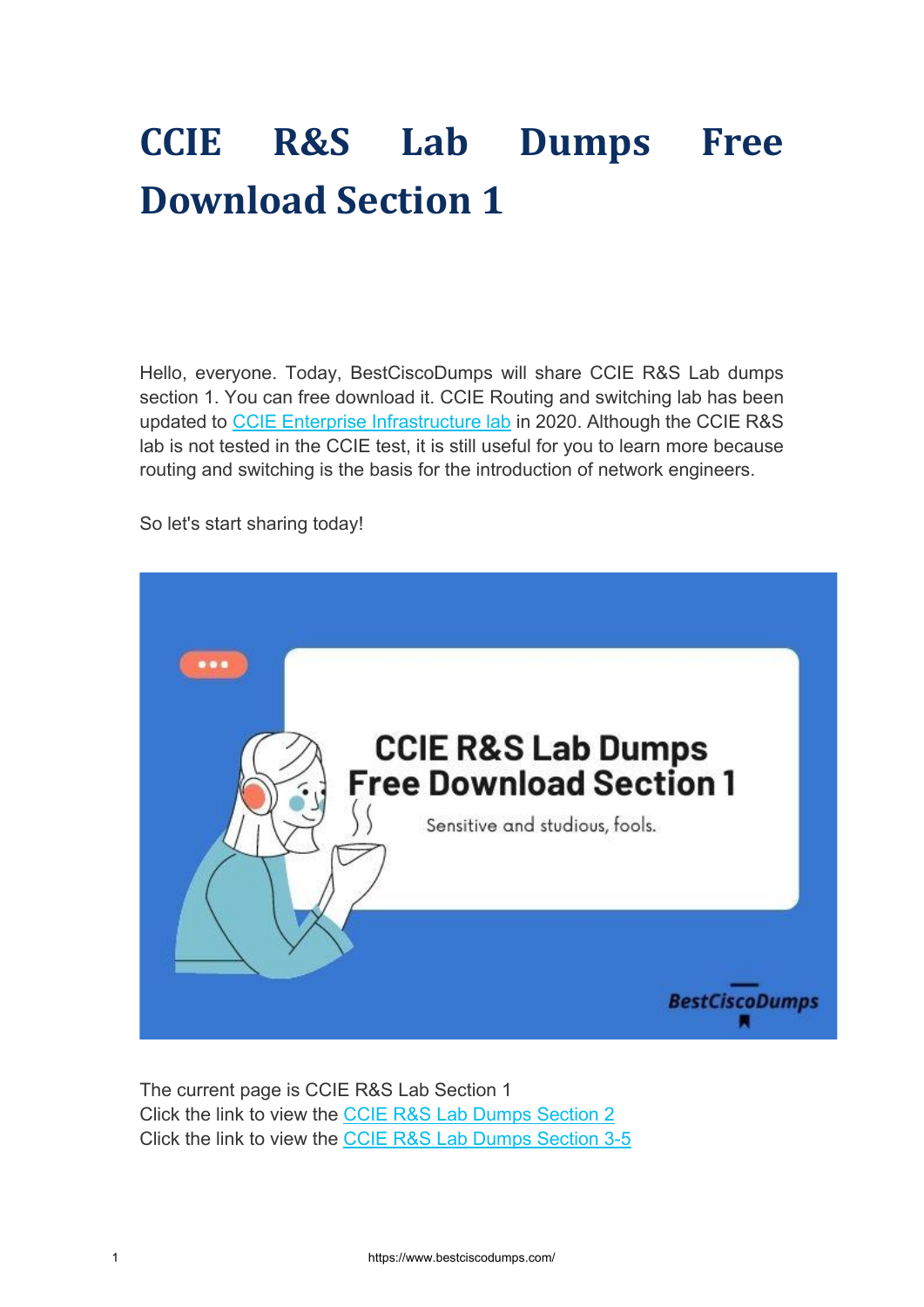### **CCIE R&S Lab Topology**



### **SECTION 1 – Layer 2 Technologies**

#### **SECTION 1.1 Switch administration**

#### **Configure the ACME Headquarters network (AS 12345) as per the following requirements**

- The VTP domain must be set to "CCIE" (without quotes)
- Use VTP verison 2
- SW1 must be the VTP server and SW2 must be the VTP client
- Secure all VTP updates with an MD5 digest of the ASCII string "CCIErocks\$" (withoutquotes)
- In order to avoid as much as possible unknown unicast flooding in all vlans , the administrator requires that any dynamic entries learned by either SW1 or SW2 must be retained for 2 hours before being refreshed.

#### **Solution:**

SW1:

vtp domain CCIE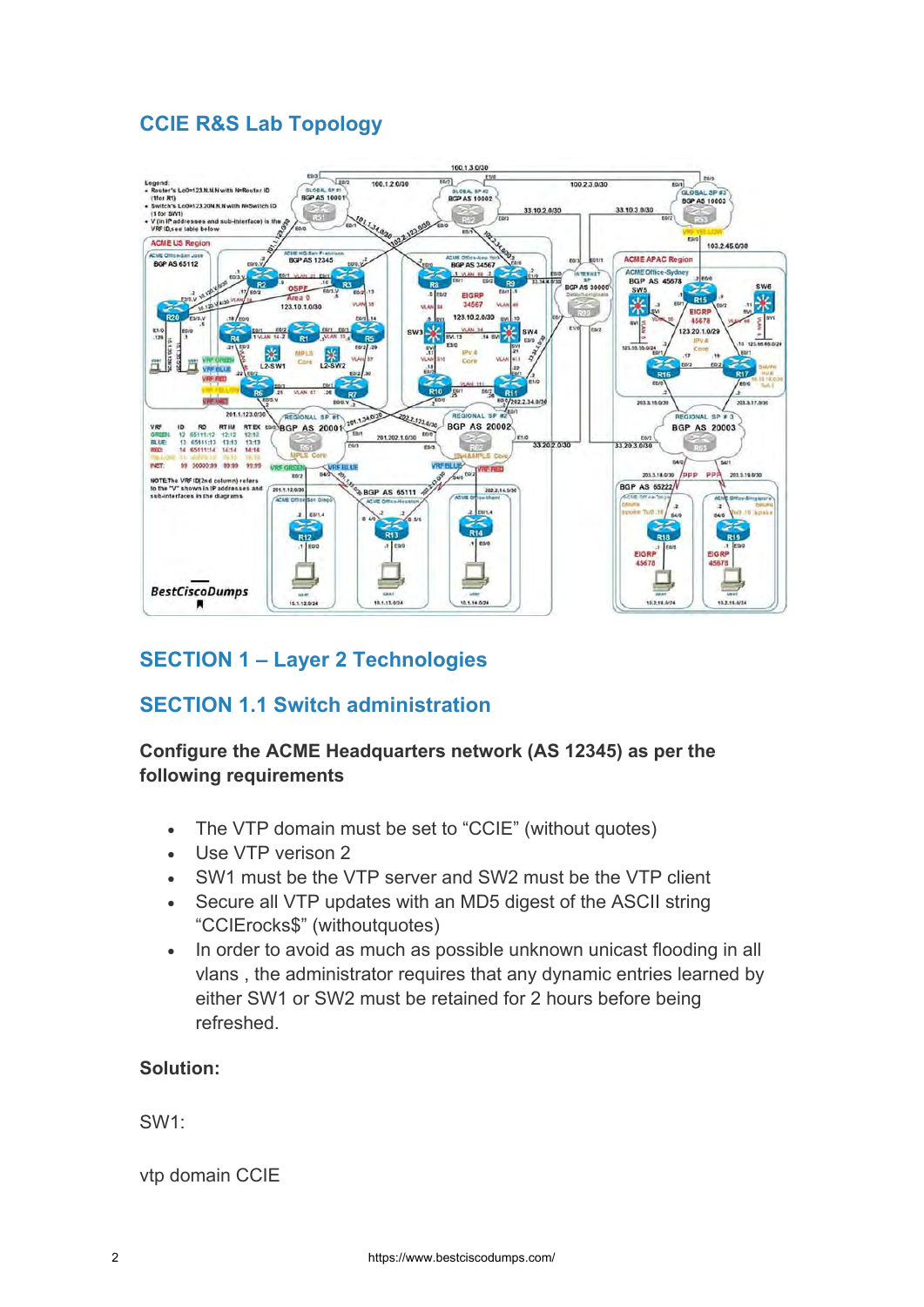vtp mode server //default configuration, can be ignored vtp password CCIErocks\$

vtp version 2

SW2:

vtp domain CCIE vtp mode client

vtp password CCIErocks\$<br>BestCiscoDumps л SW1/SW2:

mac address-table aging-time 7200

**Note: Ensure that all vlans are synchronized and then type it, otherwise the newly added vlan will not take effect.**

**Configure the network of the New York office (AS 34567) as per the following requirements**



- The VTP domain must be set to "CCIE" (without quotes)
- Use VTP verison 2
- SW3 and SW4 must not advertise their VLAN configuration but must forward VTPadvertisement that they receive out their trunk ports
- Secure all VTP updates with an MD5 digest of the ASCII string "CCIErocks\$" (withoutquotes)

#### **Solution:**

SW3/SW4: -----<br>BestCiscoDumps vtp domain CCIE

vtp mode transparent vtp password CCIErocks\$ vtp version 2

**Note: The VTP password may be different during the exam. Please check the exam requirements**

### **SECTION 1.2: Layer 2 ports**

**Configure your network as per the following requirements**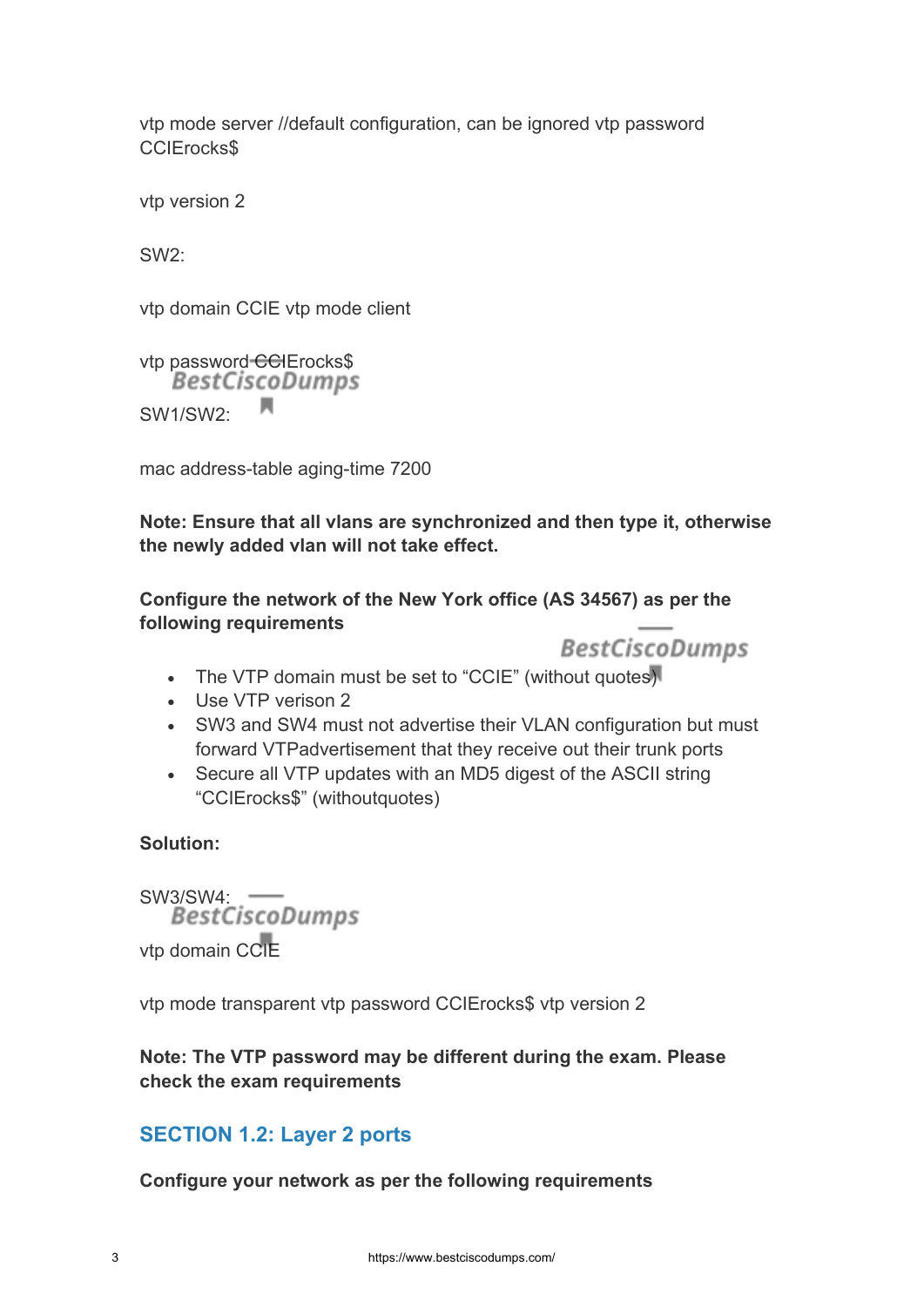- Complete the configuration of all VLANs so that all routers that are located in ACME'sHeadquarters (AS 12345) and New York office (AS 34567) can ping their directly connected neighbors
- All four switches (SW1-SW4) must have four dot1q trunks that do not rely on anynegotiation
- Do not configure any Etherchannel
- Ensure that the following unused ports on all four switches are shut down and configuredas access ports in VLAN 999

E3/0 - E3/3 are unused on SW1 and SW2 E1/0 - E1/3 are unused on SW3 and SW4 E3/0 - E3/3 are unused on SW3 and SW4<br>BestCiscoDumps

**Solution:**

#### **Add vlan information:**

н

SW1:

vlan 14,15,23,24,35,46,57,67,999 // SW2 can automatically learn vlan information through VTP

SW3/SW4:

**BestCiscoDumps** 

vlan 34,38,49,89,111,310,411,999

#### **Divide vlan interface:**

SW1:

interface e0/0

switchport mode access<sup>o s</sup>

switchport access vlan 14

interface e0/1

switchport mode access

switchport access vlan 23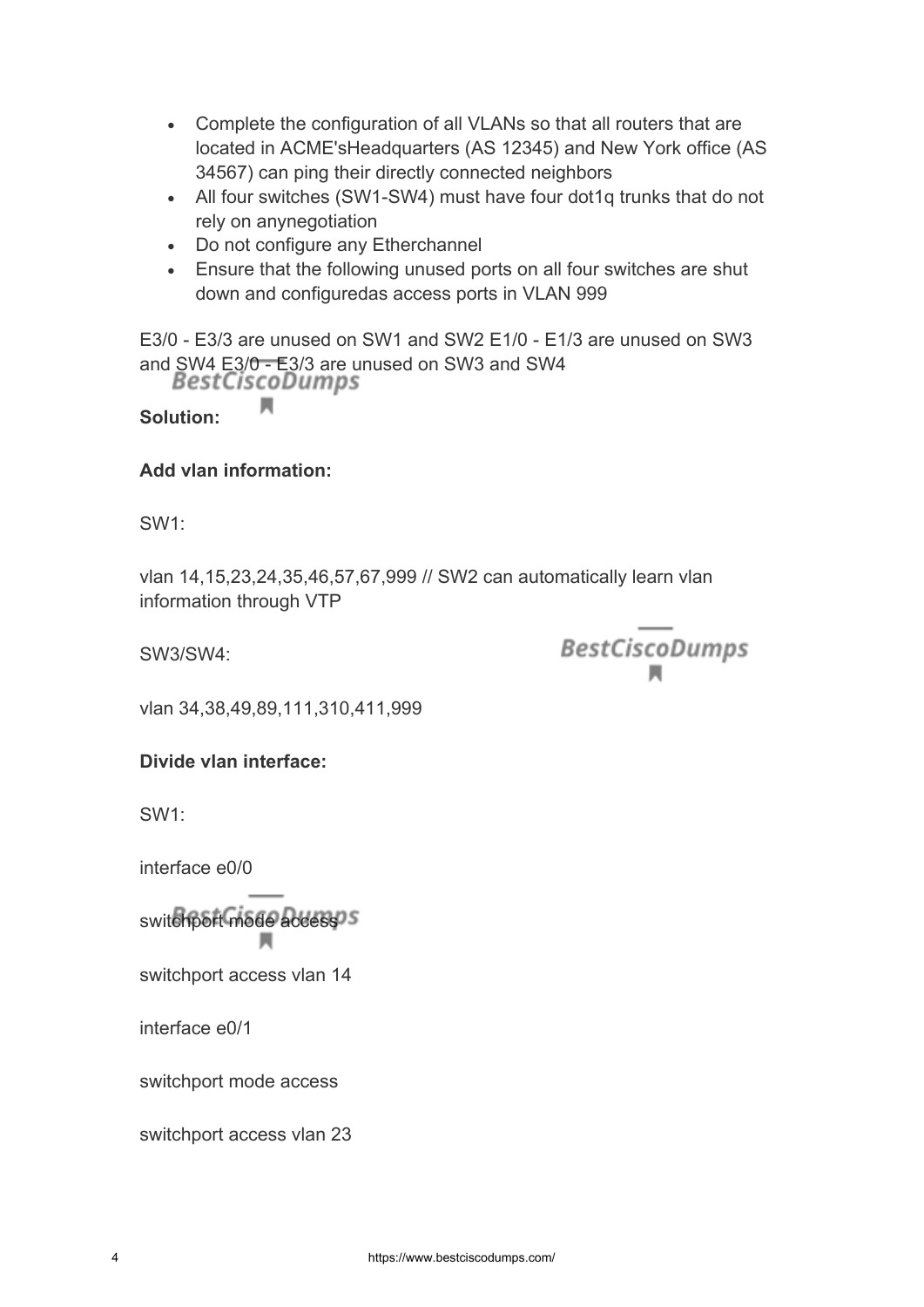interface e0/2

switchport mode access

switchport access vlan 23

interface e0/3

switchport mode access

switchport access vlan 245

interface e1/0

switchport mode access

switchport access vlan 14

interface e1/1

switchport mode access

switchport access vlan 15

interface e1/2

switchport mode access

switchport access vlan 67

interface e1/3 coDumps Ħ

switchport mode access

switchport access vlan 67

interface e1/2

switchport mode access

**BestCiscoDumps**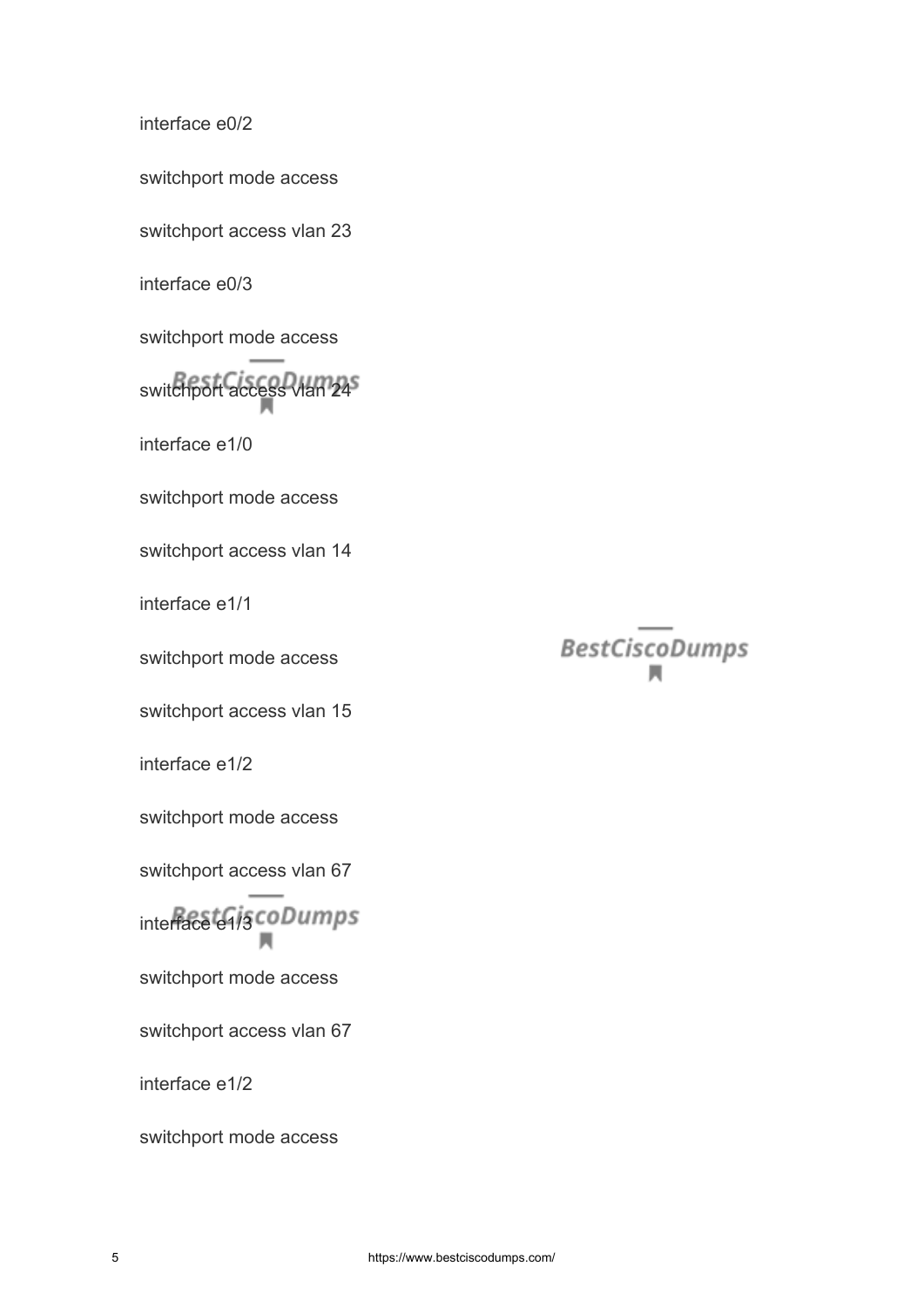SW2:

interface e0/0

switchport mode access

switchport access vlan 15

interface e0/1

switchport mode accessors

switchport access vlan 24

interface e0/2

switchport mode access

switchport access vlan 35

interface e0/3

switchport mode access

switchport access vlan 46

interface e1/0

switchport mode access

switchport access vlan 35<sup>5</sup>

interface e1/1

switchport mode access

switchport access vlan 57

switchport access vlan 46

# **BestCiscoDumps**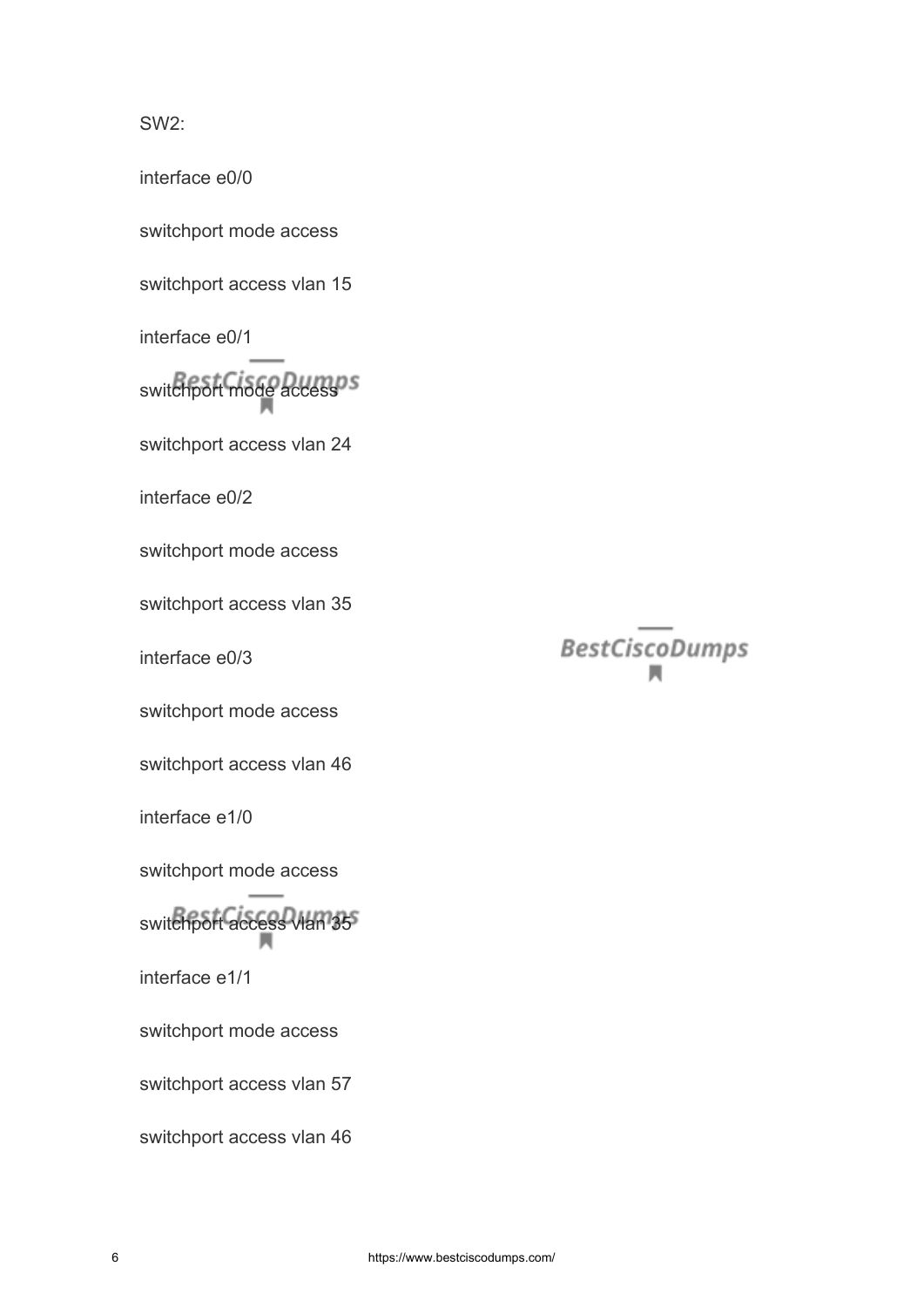interface e1/3

switchport mode access

switchport access vlan 57

SW3:

interface e0/0

switchport mode accessors

switchport access vlan 38

interface e0/1

switchport mode access

switchport access vlan 89

interface e0/2

switchport mode access

switchport access vlan 310

interface e0/3

switchport mode access

switchport access vlan 111

SW4:

interface e0/0

switchport mode access

switchport access vlan 89

# **BestCiscoDumps**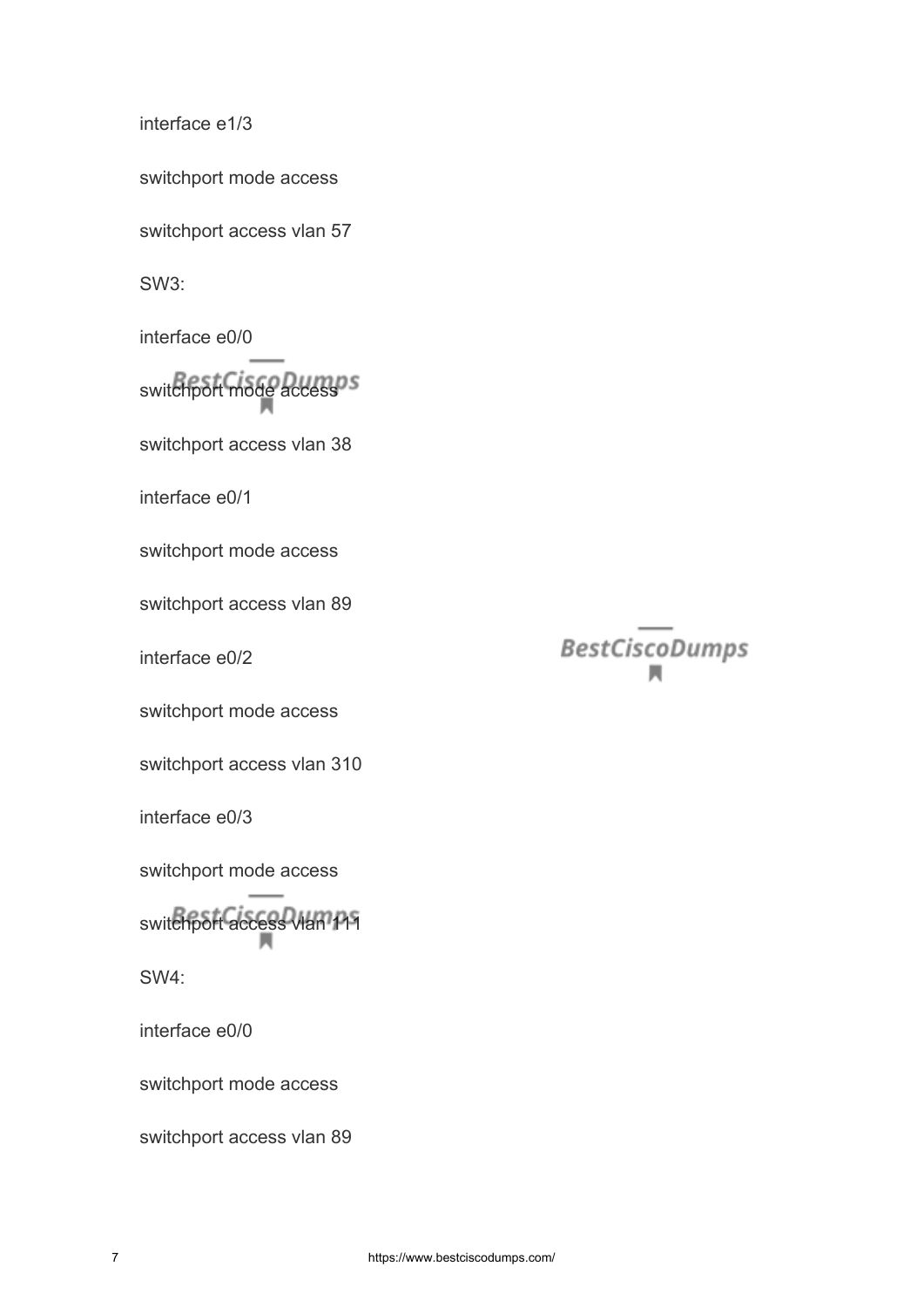interface e0/1

switchport mode access

switchport access vlan 49

interface e0/2

switchport mode access

switchport access vlan 111

interface e0/3

switchport mode access

switchport access vlan 411

**Trunk configuration:**

SW1/SW2/SW3/SW4:

**BestCiscoDumps** 

interface range e2/0 - 3

switchport trunk encapsulation dot1q

switchport mode trunk

**switchport nonegotiate //This command simulator may not support, the test room is supported.**

**Unused interface configuration:**

SW1/SW2:

interface range e3/0 - 3

sw mode access

sw access vlan 999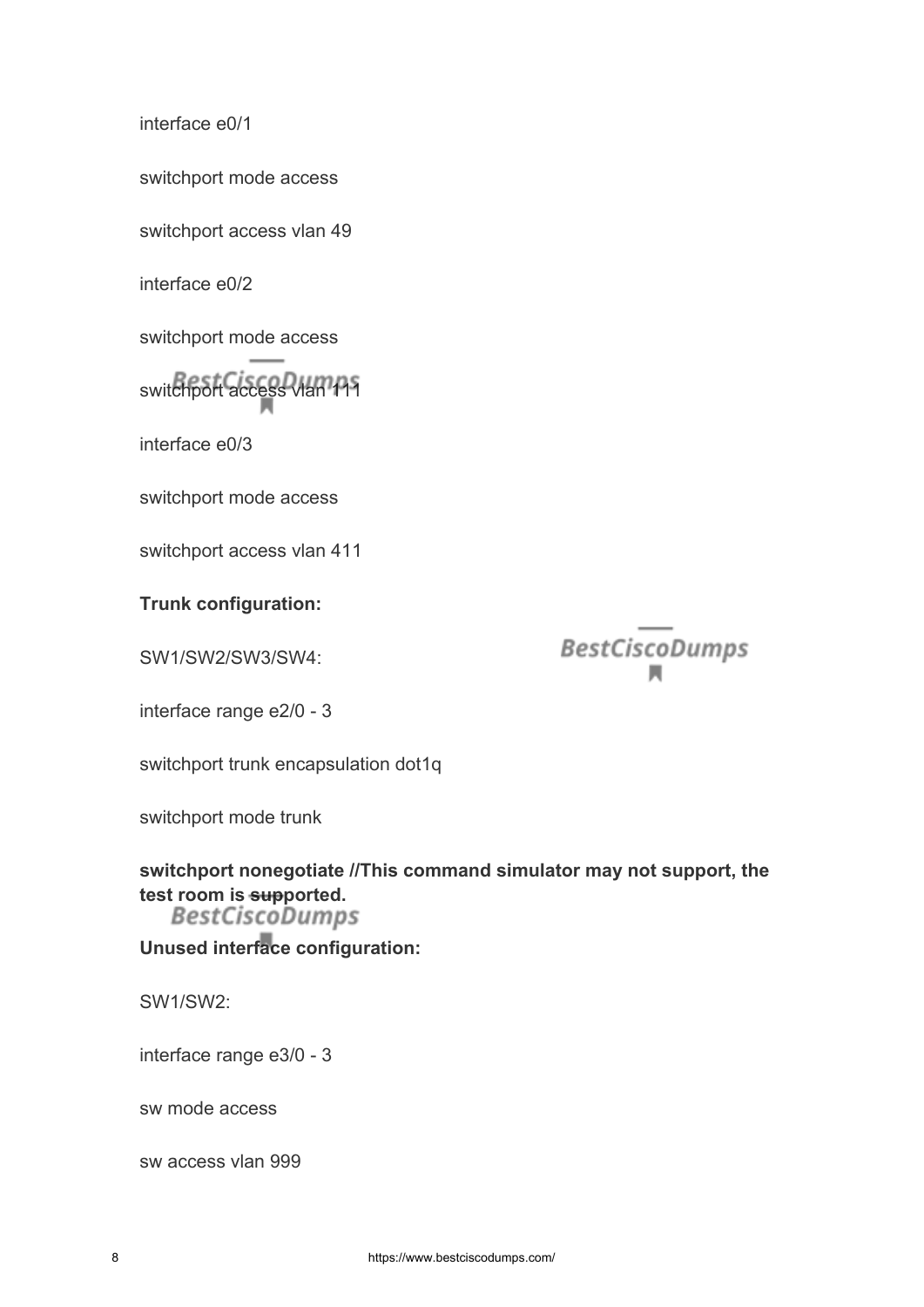shutdown

SW3/SW4:

interface range e1/0 - 3 , e3/0 - 3

sw mode access

sw access vlan 999

shutdown Cisco Dumps

## **SECTION 1.3: Spanning-tree**

#### **Configure the ACME network as per the following requirements**

- SW1 must be the root switch for all odd vlans and must be the backup root switch for all even vlans
- SW2 must be the root switch for all even vlans and must be the backup root switch for all odd vlans
- SW3 must be the root switch for all odd vlans and must be the backup root switch for all even vlans
- SW4 must be the root switch for all even vlans and must be the backup root switch for all odd vlans
- Explicitly configure the root and backup roles, assuming that other switches with default configuration may eventually be added in the network in the future
- All switches must maintain one STP instance per VLAN
- Use the STP mode that has only three possible port states
- All access ports must immediately transition to the forwarding state upon linkup and they must still participate in STP. use a single **B** command per switch to enable this featrue
- Access ports must automatically shut down if they receive any BPDU and an administrator must manually re-enable the port. use a single command per switch to enable this feature.

#### **Solution:**

SW1:

spanning-tree mode rapid-pvst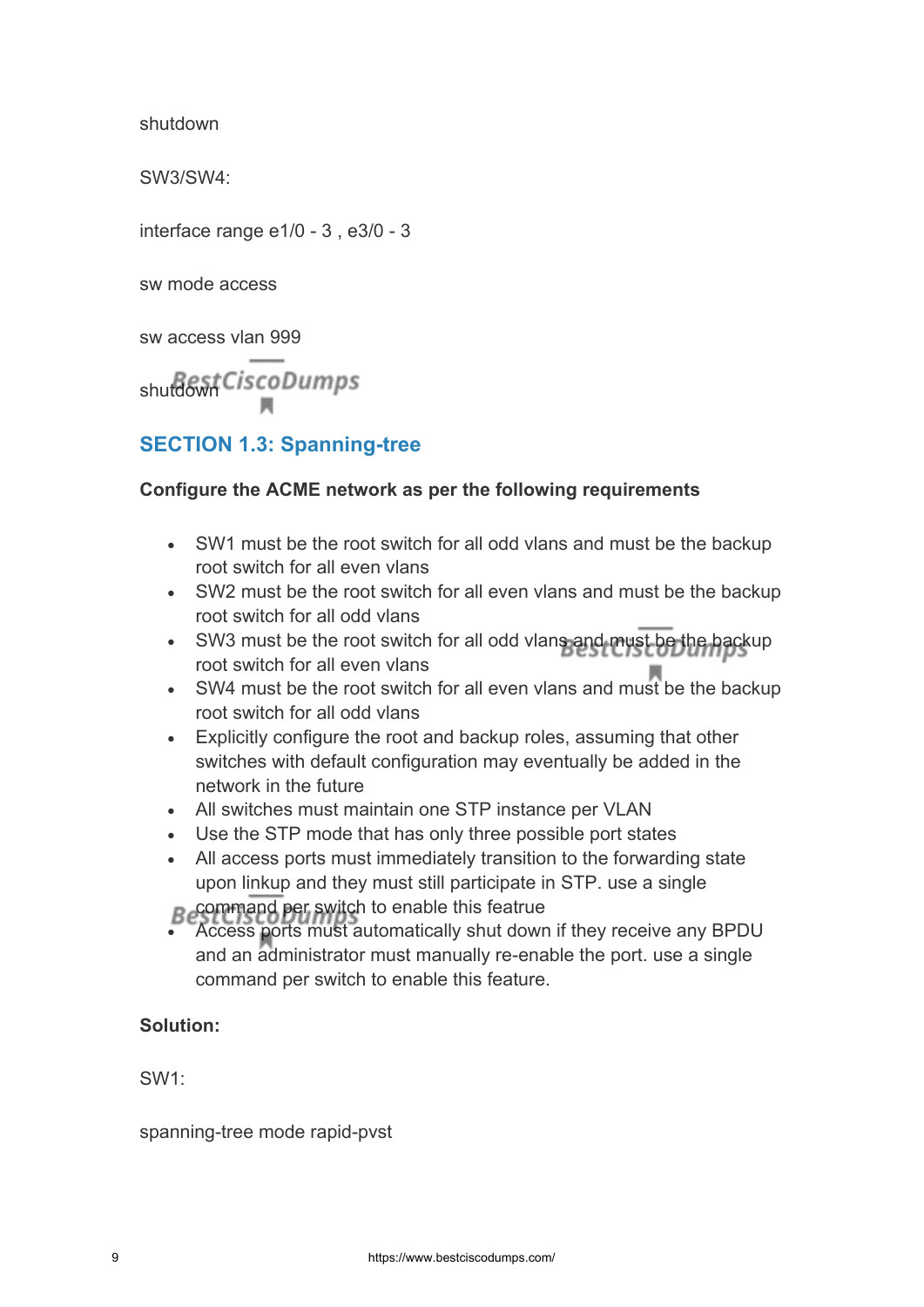spanning-tree vlan 1,15,23,35,57,67,999 priority 0

spanning-tree vlan 14,24,46 priority 4096

SW2:

spanning-tree mode rapid-pvst

spanning-tree vlan 14,24,46 priority 0

spanning-tree vlan 1,15,23,35,57,67,999 priority 4096

SW3:

spanning-tree mode rapid-pvst

spanning-tree vlan 1,49,89,111,411,999 priority 0

spanning-tree vlan 34,38,310 priority 4096

SW4:

**BestCiscoDumps** 

spanning-tree mode rapid-pvst

spanning-tree vlan 34,38,310 priority 0

spanning-tree vlan 1,49,89,111,411,999 priority 4096

SW1/SW2/SW3/SW4:

spanning-tree portfast default

spanning-tree portfast bpduguard default

#### **SECTION 1.4: WAN Switching**

#### **Configure the ACME remote offices in Tokyo and Singapore as per the following requirements**

• The WAN links must rely on a layer 2 protocol that supports link negotiation and authentication.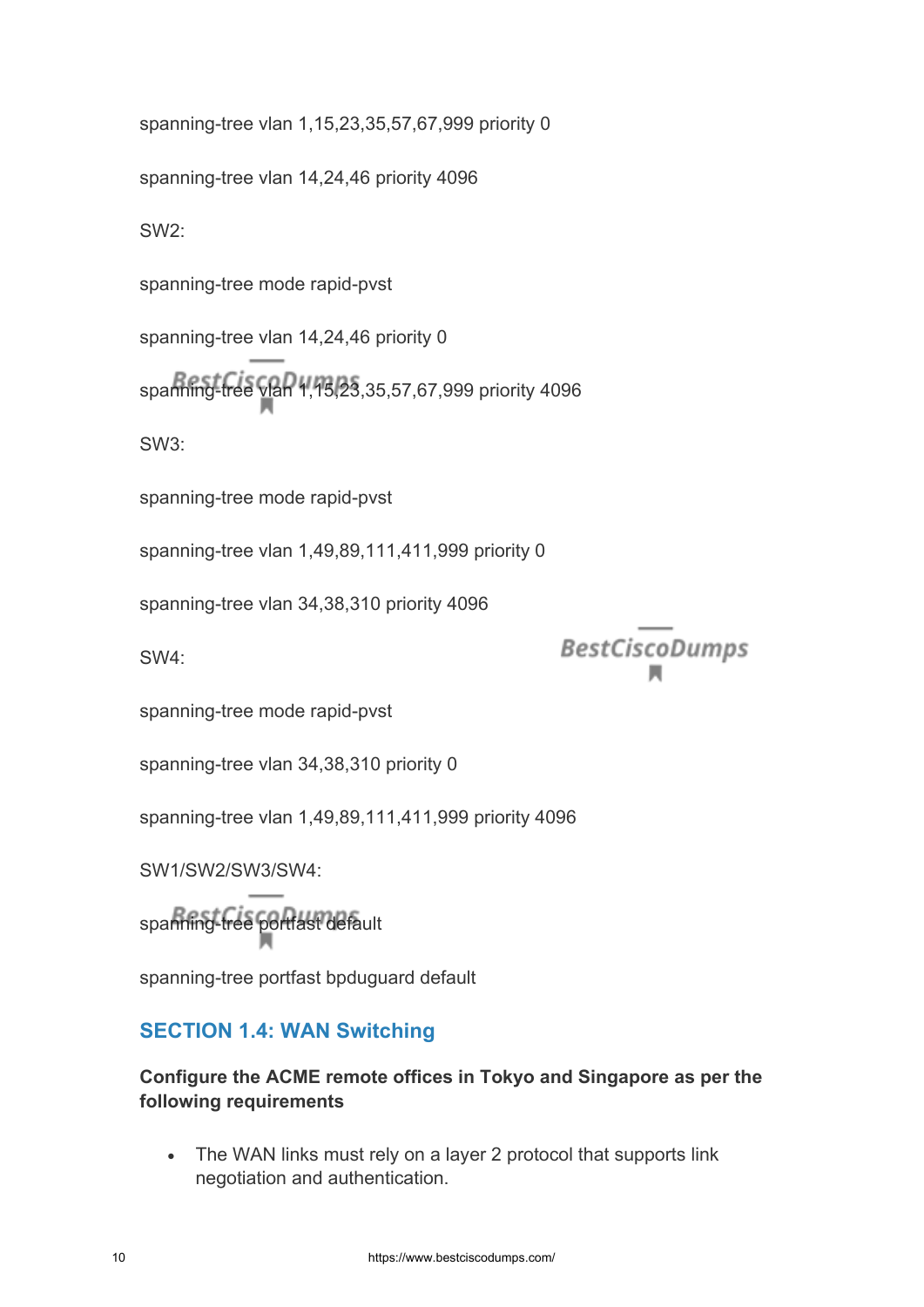- The Service provider expects that both R18 and R19 complete a threeway handshake by providing the expected response of a challenge that is sent by R63 //ISP6
- R18 must use the username "ACME-R18" and password "CCIE" (without quotes)
- R19 must use the username "ACME-R19" and password "CCIE" (without quotes)

#### **Solution:**

R<sub>18</sub>BestCiscoDumps

interface Serial1/0 encapsulation ppp

no peer neighbor-route // Delete the 32-bit host route of the peer interface in the local routing table for optimization

ppp chap hostname ACME-R18

ppp chap password CCIE

 $R19$ 

**BestCiscoDumps** 

interface Serial1/0 encapsulation ppp

no peer neighbor-route // Delete the 32-bit host route of the peer interface in the local routing table for optimization

ppp chap hostname ACME-R19

ppp chap password CCIE<br>BestCiscoDumps

**Before proceeding with the second part of the configuration, you need to check the following Layer 2 configuration and ping all direct connections within the AS:**

**Note: Due to simulator bug, if ping fails, please turn off IP cef on some switchs (For example: SW3 and SW4). It is not necessary to turn off during the exam**

SW5: